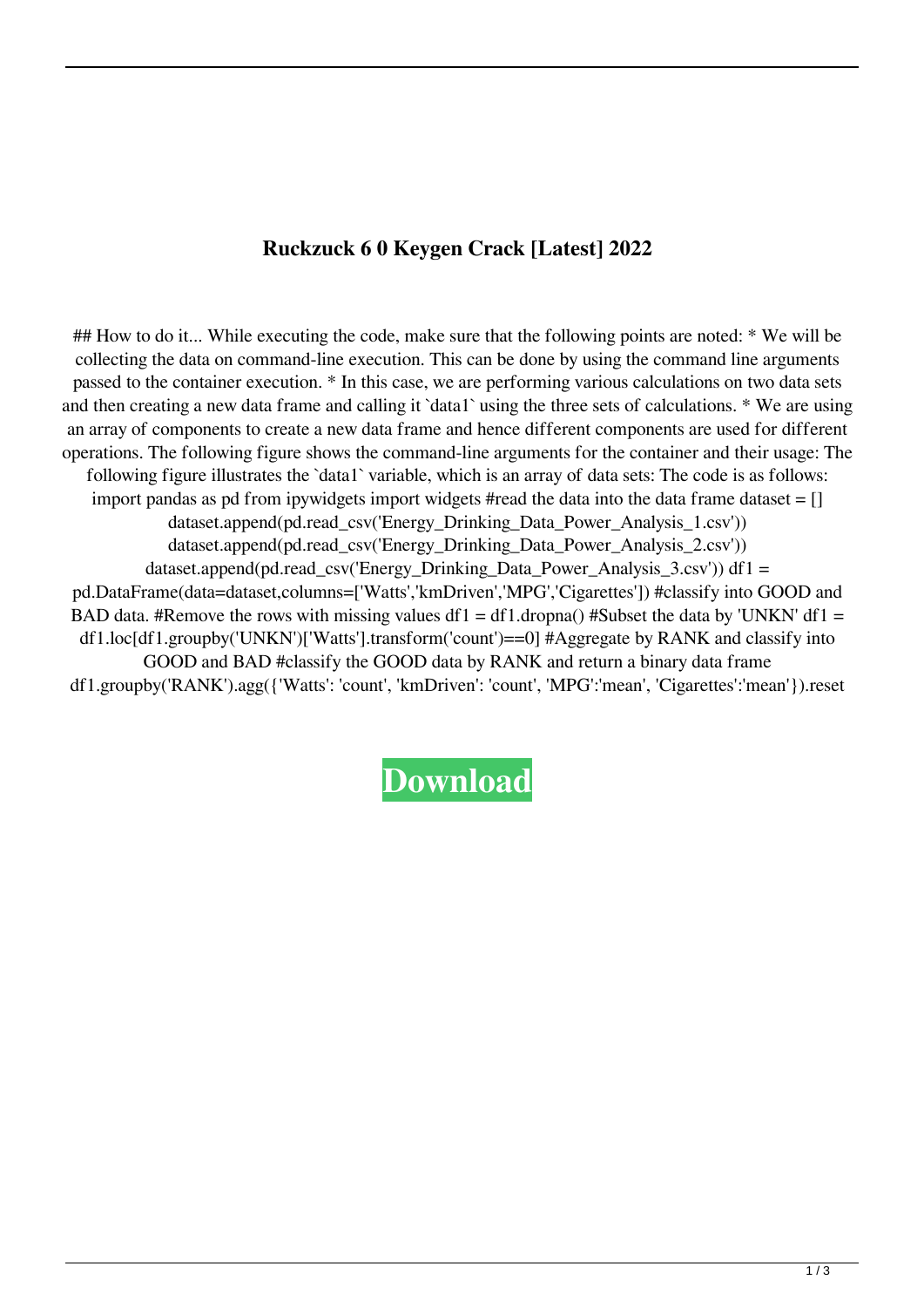FULL SERIES - QUALITY CRACKS AND KEYGENS. . Open Source Rainbow Synth VSTi V2.0 Raised Panel Doors v5.03 . Rapid Resizer v1.6 Rapiddown v1.0.28b Rapture v1.0.1 . Download free programs, software, games, files, movies, pictures, themes. Free download programs for Windows, Mac, Linux, Android, iPhone. Here you can download free, without registration and SMS free